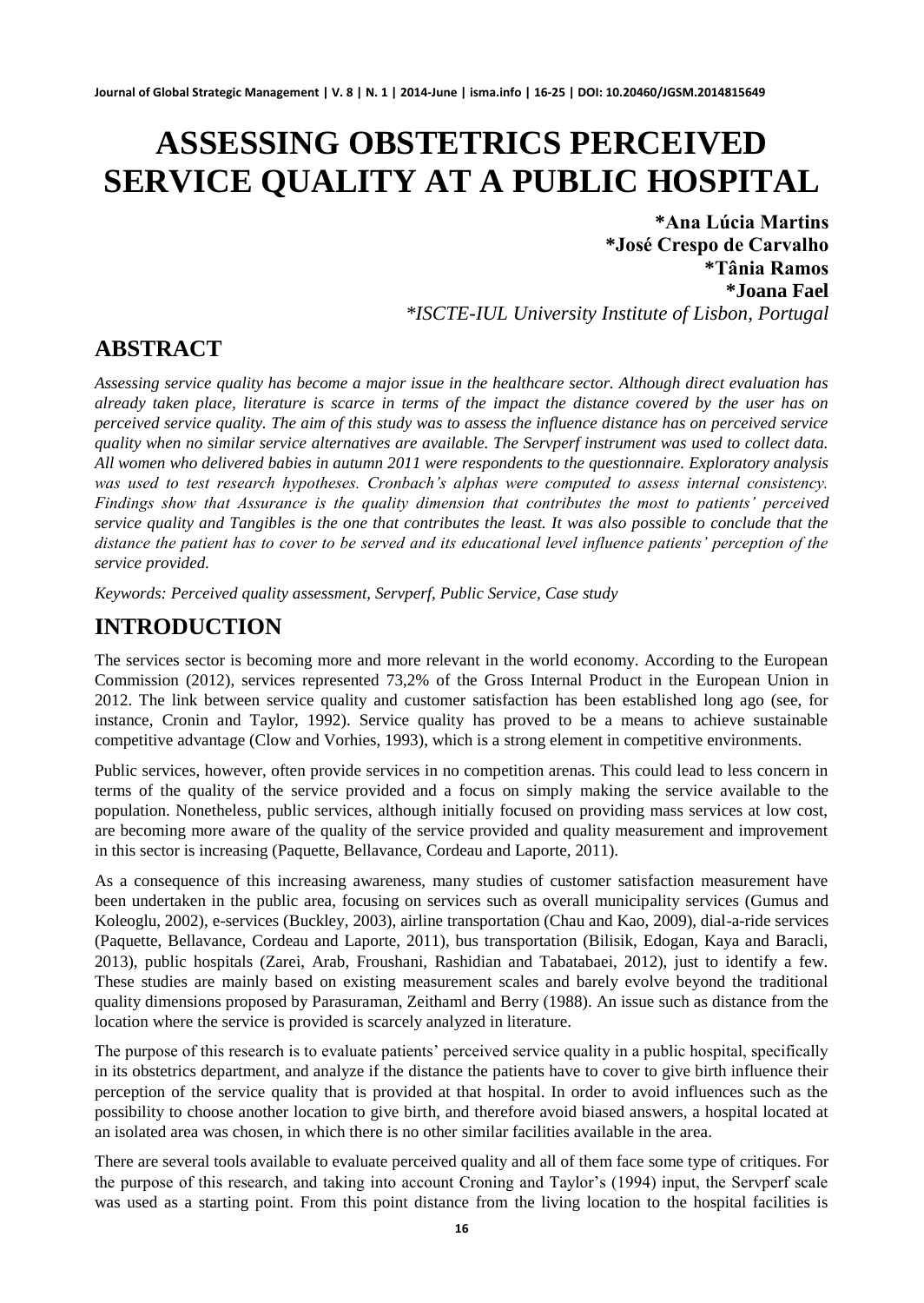assessed as a possible influence on perceived service quality. In this context, the research starts with a literature review on how service quality assessment is provided as a basis to develop the research model and the hypotheses; secondly, the methodological guidelines will be shown and justified; thirdly, the discussion of the results will be produced; finally, the conclusions concerning the hypotheses will be summarized and recommendations will be produced to improve customers' perceived quality at the analyzed service. Limitations on the findings will be highlighted.

# **LITERATURE REVIEW, HYPOTHESES AND MODEL**

#### *Service Quality Measurement Instruments*

With links established in literature between customer satisfaction and corporate profitability (Anderson, Fornell and Lehmann, 1994) and customer satisfaction and purchase intentions (Cronin and Taylor, 1992), research has been fruitful in defining customer service evaluation models. Although there are different scales to measure customer satisfaction in specific services area, the commonly used background, from which many adjusted solutions have emerged, is Parasuraman, Zeithaml and Berry's (1988) scale, based on Parasuraman, Zeithaml and Berry (1985) gap theory. Nonetheless, many conceptual and operational critiques to this scale can be identified.

Cronin and Taylor (1992) and Carman (1990) argue that the gap theory has little support for measuring service quality. Buttle (1996) posits that there is little evidence that in fact customers evaluate service quality in terms of the difference between perceived quality and previous expectations and is supported in his argument both by Carman (1990) and Cronin and Taylor (1992). Another theoretical critique to SERVQUAL is that this scale is focused on the process of service delivery, instead on the outcomes of the service encounter (Buttle, 1996; Gronroos, 1988). Johnston, Clark and Shulver (2012) argue that the service process is influenced by the customer and that the result of the service encounter encloses not only the experience but also the outcomes of the process, which are different from customer to customer. Therefore Johnston, Clark and Shulver (2012) provide support to Cronin and Taylor's (1992) critique that perceived quality is best conceptualized as an attitude than as an outcome. Therefore, the gap theory would fall short on analyzing the quality of the service provided.

The critique concerning the appropriateness of Parasuraman, Zeithaml and Berry's (1988) proposed dimensions to evaluate each service has also been produced (Buttle, 1996; Cronin and Taylor, 1992; Carman, 1990). Nonetheless, Parasuraman, Berry and Zeithaml (1993) identify the five proposed dimensions as the ones appropriate to general services, not exactly to each specific and individual service in every location and/or culture.

In terms of its operational aspects, Servqual has also been the target of several critiques. The expectations analysis has been criticized as it may have many different interpretations from the respondent (Buttle, 1996), therefore making it difficult to compare responses. In parallel, according to Parasuraman, Zeithaml and Berry (1988), perceived quality should be measured taking into consideration the last customer contact with the service. Johnston, Clark and Shulver (2012) assume that in most services there is customer interaction during the service process. Therefore, it is possible to conclude that every contact is different and that the perceived quality of service contact will vary throughout time even to each specific customer, making the scale useful to assess the perceived quality of a service in a specific point in time, but not exactly as an overall tendency. The variability issue has also been criticized due to the fact that the small number of items in each dimension does not allow capturing the variability in each dimension (Buttle, 1996).

There are also critiques to the application of the Servqual scale itself. Not only it has to be applied twice to each respondent, which can lead them to become bored (Carman, 1990; Buttle, 1996; Bouman and van der Wiele, 1992), but also the seven point Likert scale is not a peaceful issue as only the two ending points are labeled, which may lead respondents to answer on those extremes or to use the mid-point as a "I don't know" answer (Lewis, 1993). Although adjusted by Parasuraman, Berry and Zeithaml (1991), the scale was criticized at one point by Babakus and Boller (1992) for having items with reversed polarity.

Taking into consideration the critiques produced, Cronin and Taylor (1992) developed the Servperf scale to assess perceived service quality. Despite the fact that this proposed instrument aimed for an improved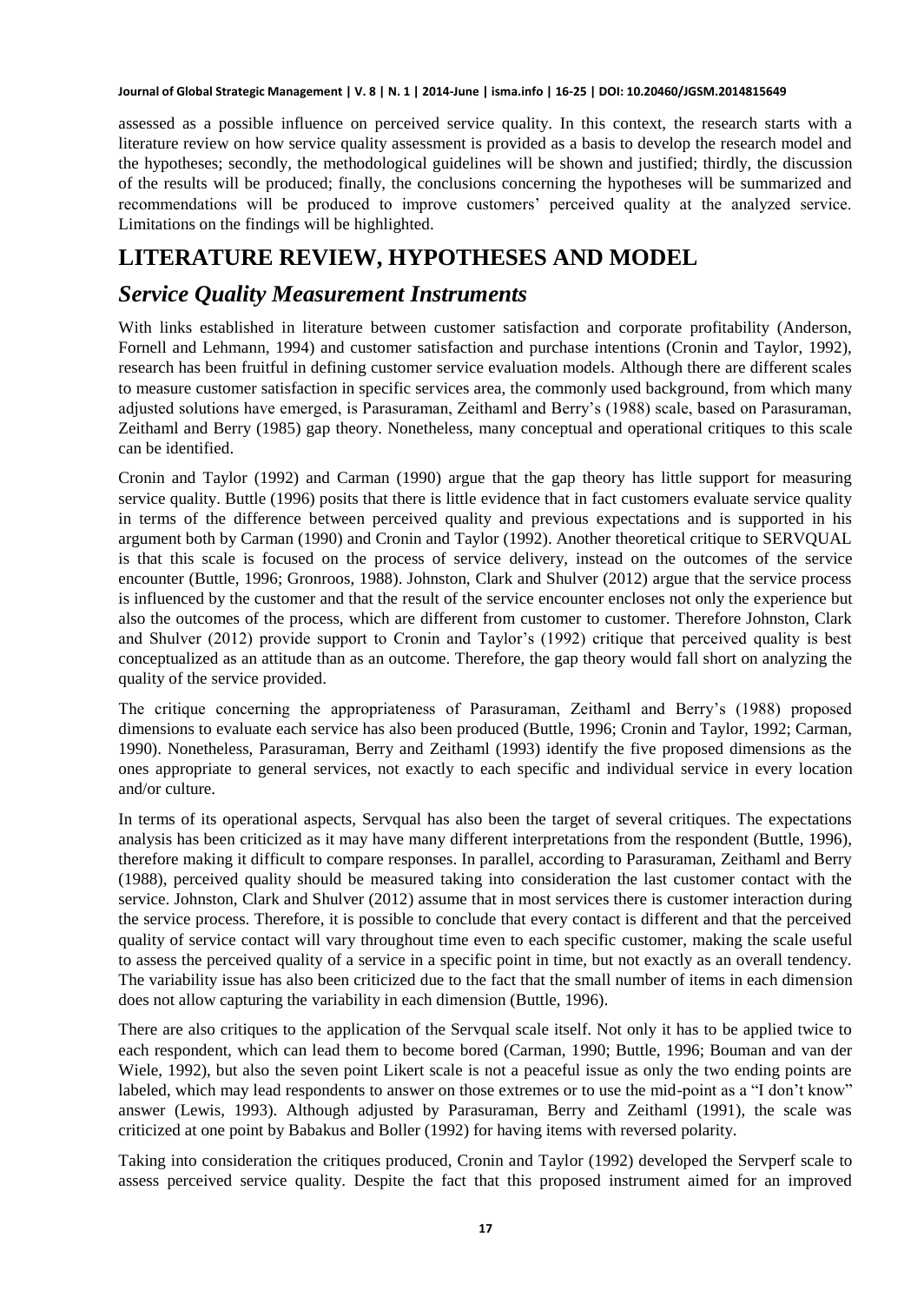solution to measure service quality when compared to Servqual, both of them have been profusely used in literature during the last two decades.

The banking service area become one of the most popular applications of both instruments (see, for instance, Parasuraman, Zeithaml and Berry, 1988; Cronin and Taylor, 1992). Nonetheless, is has also been used to measure service quality in healthcare services (see, for instance, Carman, 1990), car service (see, for instance, Bouman and van der Wiele, 1992), fast food services (see, for instance, Cronin and Taylor, 1992); public services (see, for instance, Gumus and Koleoglu, 2002; Chau and Kao, 2009), among many others, with Buckley (2003) stating that quality analysis in the public sector is becoming more relevant.

The healthcare services is one of the targeted areas for quality measurement using either Servqual (see, for instance, Zarei, Arab, Froushani, Rashidian and Tabatabaei, 2012; Babakus and Mangold, 1992), Servperf (see, for instance, Altuntas, Dereli and Yilmaz, 2012; Margatiris, Katharaki and Katharakis, 2012), or adjusted versions.

### *Hypothesis and Model*

Typical analysis considering service quality assessment compares the quality dimensions defined by Parasuraman, Berry and Zeithaml (1993) and rank them (see, for instance, Al-Borie and Damanhouri, 2013; Altuntas, Dereli and Yilmaz, 2012; Zarei, Arab, Froushani, Rashidian and Tabatabaei, 2012; Isik, Tengilimoglu and Akbolat, 2011). Although these are the typical dimensions considered, some authors also include other dimensions in their analysis, such as technical quality (Dagger, Sweeney and Johnson, 2007; Babakus and Mangold, 1997), satisfaction (Margaritis, Katharaki and Katharakis, 2012), information quality (Akter, D'Ambra and Ray, 2013), which are just examples. Nonetheless, Isik, Tengilimoglu and Akbolat (2011) conclude that the Servqual instrument is a useful measurement tool to assess and monitor service quality in hospitals. On this basis, and taking into consideration the criticism Servqual has experienced, this research based its focus on the perceived quality of the service provided. Nonetheless, the dimensions considered are the ones initially proposed by Parasuraman, Berry and Zeithaml (1991). As these authors argue that the relevance of each of the dimensions may vary according to the culture where they are applied to it is relevant to assess the satisfaction rank of the dimensions. For the purpose of this research the service performance in each of the service quality dimensions will be compare, therefore the following proposition is provided:

P1: All service quality dimensions considered by Parasuraman, Berry and Zeithaml (1991) score at the same level in the obstetrics department of the considered hospital.

Although Margaritis, Katharaki and Katharakis (2012) considered place of residence as an independent variable, no conclusions were stated on this topic in terms of its influence on perceived service quality. Zarei, Arab, Froushani, Rashidian and Tabatabaei (2012) consider residence (urban vs. rural) as a demographic characteristic but no further development is made in terms of analyzing this influence on patients' perceived service quality. Isolated hospitals offer services that are unique to patients located at short distances. As the distance from the hospital increases, more competition exists, either from private clinics or from other public or private hospitals. This might take the patient to choose the hospital based on higher expectations from previously provided services. Based on this argument and in order to fulfill this gap, the following hypothesis will be analyzed:

H1: The distance between patient's home and the hospital where the service is provided does not influence the perception of the overall service quality provided at the obstetrics department of the considered hospital.

Zarei, Arab, Froushani, Rashidian and Tabatabaei (2012) and Altuntas, Dereli and Yilmaz (2012) also consider education level and age as demographic characteristics of their samples, but miss identifying their influence on the overall perceived service quality. This research also aims at addressing this topic, therefore the following hypotheses will be considered:

H2: Patient's educational level does not influence the perception of the overall service quality provided at the obstetrics department of the considered hospital.

H3: Patient's age does not influence the perception of the overall service quality provided at the obstetrics department of the considered hospital.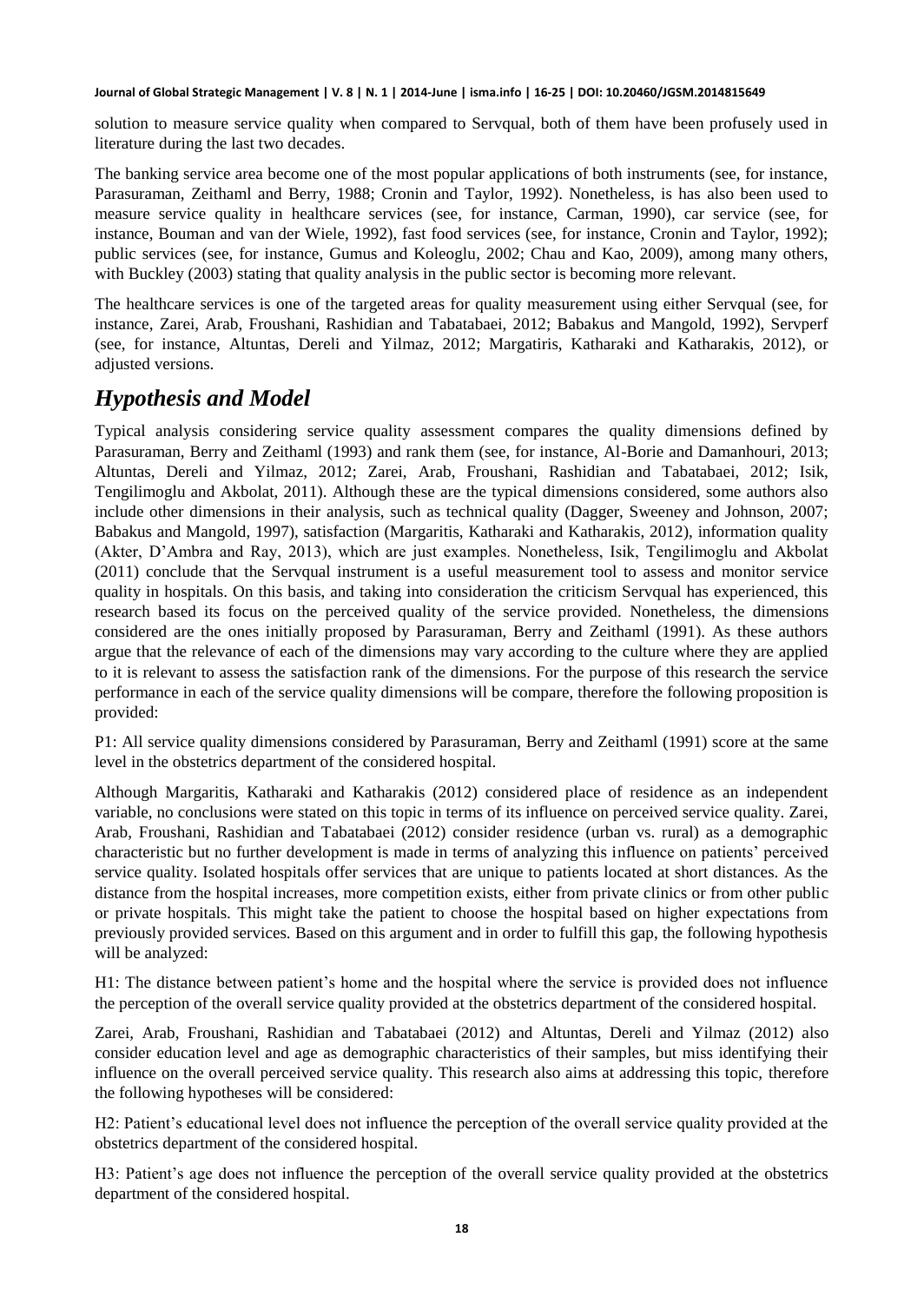Moreover, this research also aims at identifying if there are differences in terms of educational level, age, and distance from the hospital that impact patients perceived service quality in each of the quality dimensions and items in each of those dimensions. Therefore, the following hypotheses were also considered:

H4: The distance between patient's home and the hospital where the service will be provided does not influence the perception of the service quality provided in each quality dimension and quality item at the obstetrics department of the considered hospital.

H5: Patient's educational level does not influence the perception of the overall service quality provided in each quality dimension and quality item at the obstetrics department of the considered hospital.

H6: Patient's age does not influence the perception of the overall service quality provided in each quality dimension and quality item at the obstetrics department of the considered hospital.



**Figure 1 highlights the hypotheses in the research model.** 

**Figure 1. Conceptual research model** 

# **METHODOLOGY AND METHODS**

#### *Research instrument*

The instrument used was based on the Servperf proposal and counted for two parts. The first part considered the five original dimensions from Servqual and its 22 items, plus a final questions concerning the overall quality; the second part considered the independent variables: age, scholar background, and distance from the hospital. Concerning the Servqual questions, the negatively worded items were reversely stated to reduce biased answers.

On the first part of the research instrument a 7 point Likert-scale was used, just like suggested by Parasuraman, Berry and Zeithaml (1991). On the second part of the instrument intervals were used to collect data. For the age variable, the intervals used were "less than 20", "20 to 24", "25 to 29", "30 to 34", " 35 to 39", and "40 or more". The reference location was the specific location where the patient lived while waiting for delivery. For the distance to the hospital variable the intervals considered were "up to 9 kms", "10 to 19 kms", "20 to 29 kms", and "30 or more kms". For the educational level the following intervals were considered: "Cannot read or write", "Four years of study", "Nine years of school", "12 years of school", "Minor degree", "Master degree", and "PhD degree".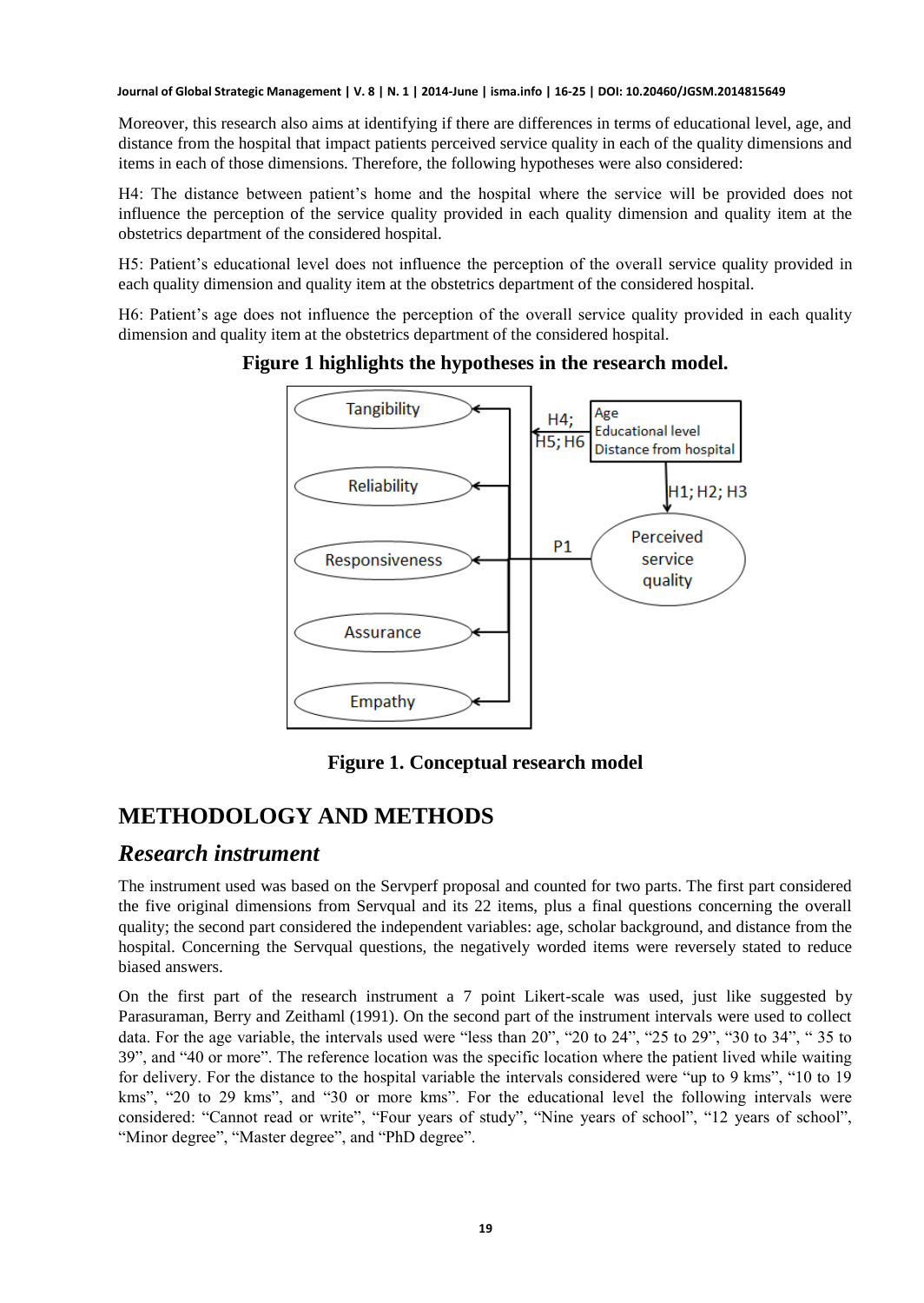# *Sample and Data Collection*

Data was collected during a period of two months, which was the limit authorized by the hospital. Data was collected from 81 patients, which were all the women that delivered babies in the obstetrics department of the considered hospital during the research period. Of these 14 were eliminated due to lack of information. Therefore from an initial 100% response rate, only 82,7% of the questionnaires were considered.

A pre-test was conducted to test the wording of the questionnaire, which allowed adjusting the wording to better fit patient understanding and instrument intension. This pre-test also lead to the need to eliminate income as a research item as the patients felt uncomfortable and resistant to provide that information and even to answer to the questionnaire.

The questionnaire was applied when the patient was about to leave the hospital after having delivered her baby.

### *Analyses*

In order to address the aim of this research and test the hypotheses from the model, a three step process was adopted: a) initial patient profile is analyzed using descriptive statistics; b) Cronbach's alphas coefficient were computed for each hypothesized dimension in order to assess the true reliability of the instrument; c) hypothesis testing based on the true distribution shape. Analysis was processed using SPSS 20.0 software for windows.

### *Ethics*

This study was approved by the ethics committee of the hospital on September 2011, based on a prior formal request showing the aim of the research, the data collection method and the instrument used to collect data.

# **RESULTS**

### *Demographics*

As the number of patients aged less than 20 years and aged 40 or more years was of only one each, these intervals were aggregated with the closest ones. The results showed no patients that "Cannot read or write" or have "Four years of study", which were eliminated from the analysis. As only two patients had PhD degrees, these were aggregated with the patients with "Master degree", forming a new category named "More than Minor degree". The final demographics are shown in Table 1. In terms of age, the category with most patients (34,8%) is the "25 to 29" years ones. When it comes to educational level, the most patients have "Minor degree" (37,3%), with 65,7% showing at least a Minor degree. In terms of distance, 32,8% of the patients live in locations up to 10 kilometers and 25,4% from locations at least 30 kilometers away from the hospital.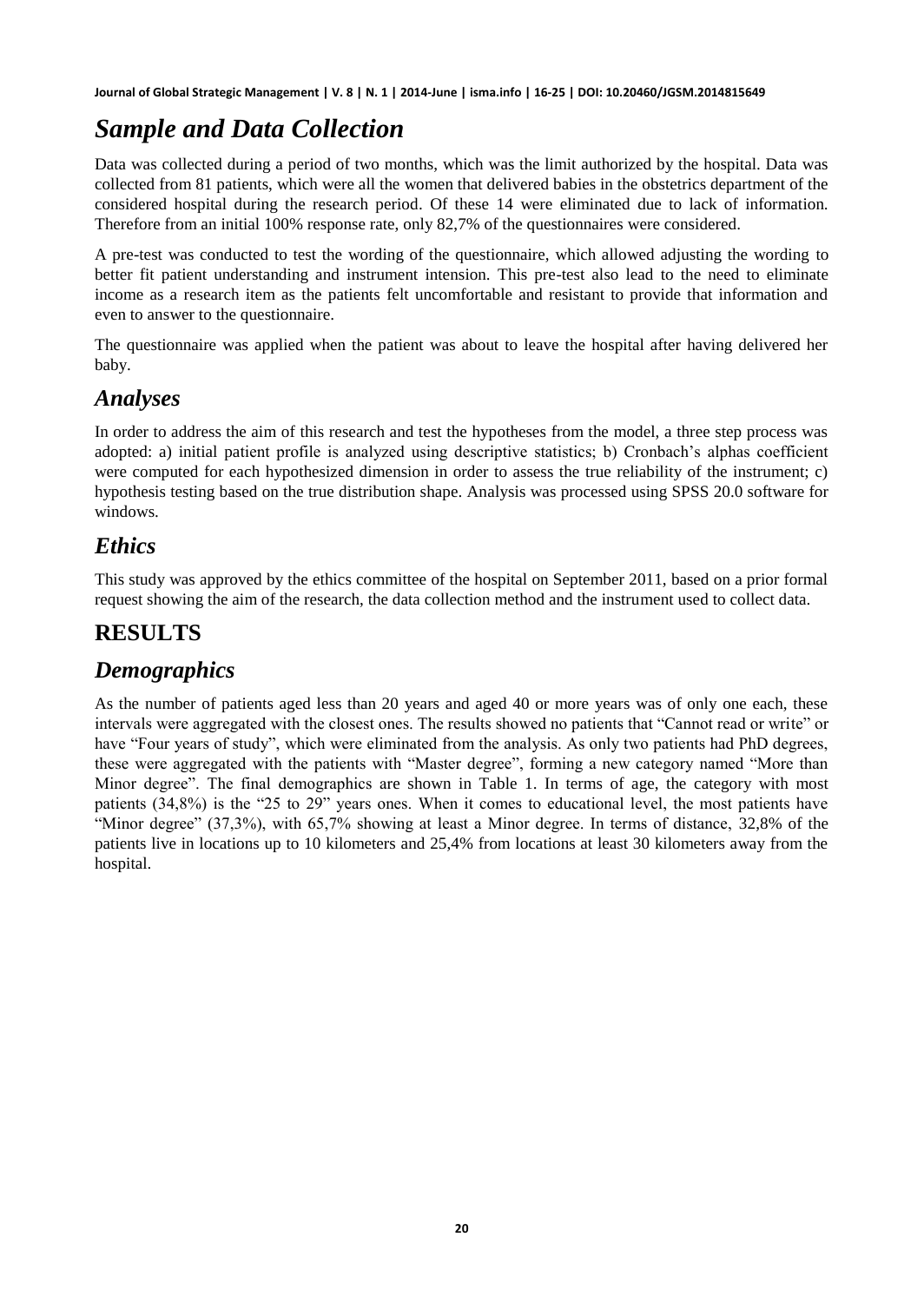| <b>Variables</b>         |                         | N. | %    |
|--------------------------|-------------------------|----|------|
| Age                      | Up to $25$              | 12 | 17.9 |
|                          | 25 to 29                | 24 | 35,8 |
|                          | 30 to 34                | 16 | 23,9 |
|                          | More than 34            | 15 | 22,4 |
| <b>Educational level</b> | Up to 9 years of school | 8  | 11,9 |
|                          | 12 years of school      | 15 | 22,4 |
|                          | Minor degree            | 25 | 37,3 |
|                          | More than minor degree. | 19 | 28,4 |
| Distance to hospital     | Less than 10 kms        | 22 | 32,8 |
|                          | From 10 to 19 kms       | 13 | 19,4 |
|                          | From 20 to 29 kms       | 15 | 22,4 |
|                          | 30 or more kms          | 17 | 25,4 |

#### **Table 1. Demographic data**

# *Construct Reliability*

In order to evaluate the reliability of the five service dimensions Cronbach's alpha coefficient was computed and results are shown in Table 2. The alpha for the overall perception is of 0,951. The results allow stating that the instrument is sufficiently reliable.

#### **Table 2. Cronbach's alphas**

|                | Cronbach's alphas |
|----------------|-------------------|
| Tangibles      | 0,826             |
| Reliability    | 0,897             |
| Responsiveness | 0,774             |
| Assurance      | 0.898             |
| Empathy        | 0,856             |

# *Descriptive Statistics*

Findings show an high overall perceived quality of the service provided with a mean of 5,91 (SD=0,793). In terms of the quality dimensions, patients ranged their scores from 5,88 on Tangibles (SD=0,854) to 6,37 on Assurance (SD=0,656). In terms of the items, scores ranged from 6,49 on item 16 (Employees are consistently courteous with you) (SD=0,704) to 5,48 on item 22 (Employees understand your specific needs) (SD=1,570). Table 3 shows the means scores and standard deviations of all dimensions and items considered, and of the overall perceived quality.

# *Hypotheses Testing*

The previous section allowed verifying that the service quality dimensions do not score the same, which is to say that service quality is perceived differently in each dimension. As so, P1 is not supported.

The Kolmogorov-Smirnov test showed that none of the distributions associated to the independent variables follow a normal distribution, either for the overall quality, the dimensions, or the items considered. Therefore non-parametric tests were used to test H1 to H6.

Kruskal-Wallis test results lead to retain the hypothesis that the overall perceived quality is the same across all age, educational level, and distance categories, as all p-values were above 0,005. This is to say that H1, H2, and H3 are retained.

Findings also showed that for  $\alpha=0.05$  there are not statistically significant differences between the groups considered for each of the age, educational level, and distance in terms of the service quality dimensions,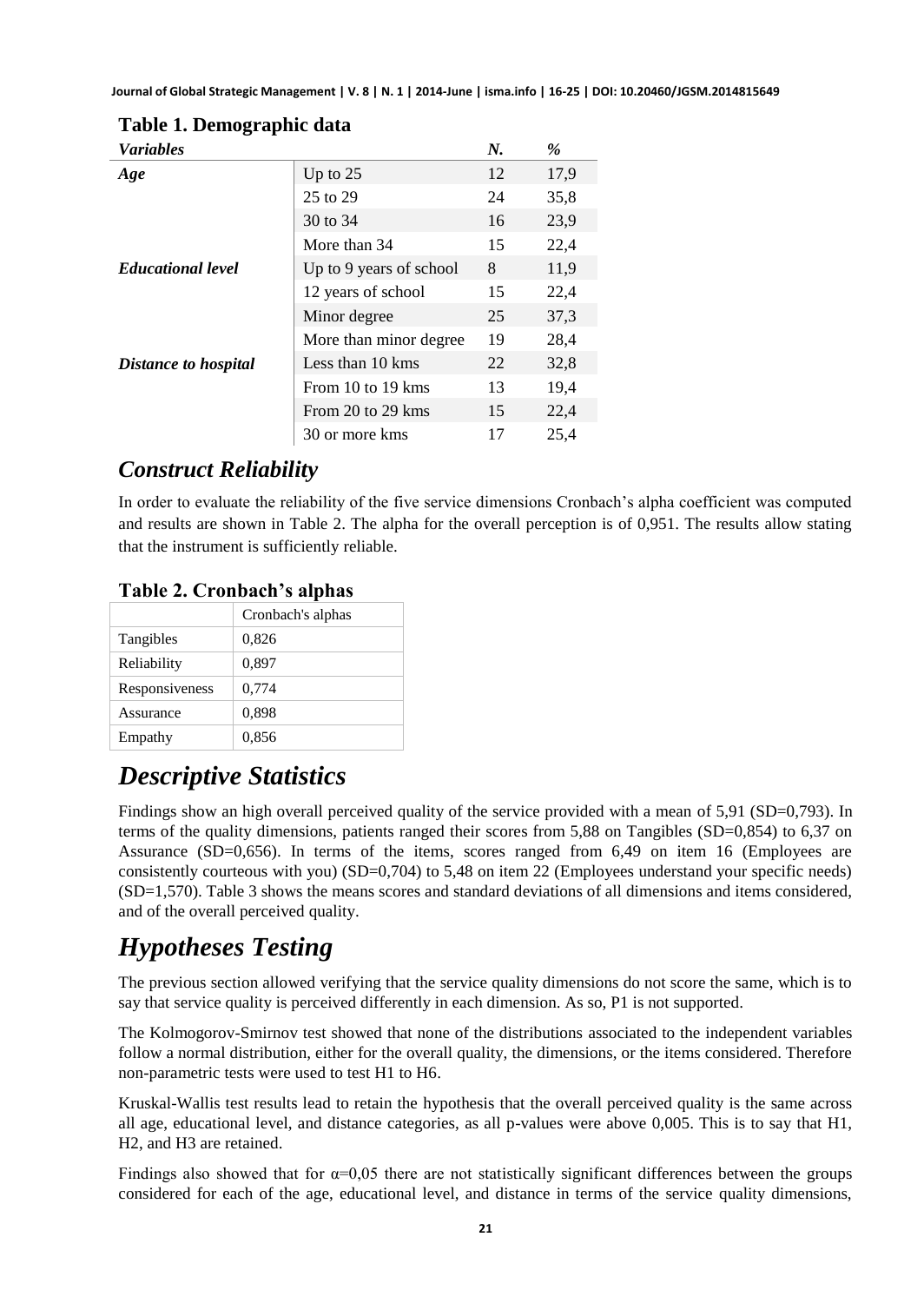which contributes to partially retain H4, H5, and H6. Nonetheless, the items considered for each of the dimensions have to be tested so that these last hypotheses may be fully assessed.

|    | <b>Dimensions and items</b>                       | <b>Mean perception score</b> | <b>Standard deviation</b> |
|----|---------------------------------------------------|------------------------------|---------------------------|
|    | <b>Tangibles</b>                                  | 5,88                         | 0,854                     |
| 1  | Modern looking equipment                          | 5,58                         | 1,157                     |
| 2  | Facilities are visually appealing                 | 5,55                         | 1,259                     |
| 3  | Employees are neat appearing                      | 6,45                         | 0,822                     |
| 4  | Materials are visually appealing                  | 5,94                         | 0,919                     |
|    | <b>Reliability</b>                                | 6,02                         | 0,800                     |
| 5  | Supplies when promised                            | 5,69                         | 1,090                     |
| 6  | Show sincere interest in solving problems         | 6,25                         | 0,823                     |
| 7  | Carry out services right the first time           | 6,21                         | 0,862                     |
| 8  | Provides service at appointed time                | 5,94                         | 0,952                     |
| 9  | Hospital keeps error free records                 | 6,00                         | 1,000                     |
|    | <b>Responsiveness</b>                             | 6,01                         | 0,817                     |
| 10 | Telling when services will be performed           | 6,07                         | 0,910                     |
| 11 | Prompt performance of services                    | 5,96                         | 0,960                     |
| 12 | Willingness of patients to help patients          | 6,31                         | 0,925                     |
| 13 | Attending of personnel whenever called            | 5,70                         | 1,371                     |
|    | <b>Assurance</b>                                  | 6,37                         | 0,656                     |
| 14 | Employees instill confidence                      | 6,16                         | 0,828                     |
| 15 | Employees behaviours makes you feel safe          | 6,40                         | 0,760                     |
| 16 | Employees are consistently courteous and friendly | 6,49                         | 0,704                     |
| 17 | Knowledgeable personnel to answer questions       | 6,41                         | 0,700                     |
|    | <b>Empathy</b>                                    | 5,98                         | 0,838                     |
| 18 | Individual attention to patients                  | 6,31                         | 0,802                     |
| 19 | Availability 24-hours                             | 6,13                         | 0,851                     |
| 20 | Provide personal attention                        | 6,03                         | 0,937                     |
| 21 | Hospital has patient's best interest at heart     | 5,94                         | 0,903                     |
| 22 | Understanding of your specific needs              | 5,48                         | 1,570                     |
|    | <b>Overall perceived quality</b>                  | 5,91                         | 0,793                     |

**Table 3. Means and standard deviation for service quality dimensions, items, and overall perceived quality** 

In terms of the distance the patient was from the hospital, Kruskal-Wallis tests showed that there are statistically significant differences between distance categories for item 15 (Employees behaviours makes you feel safe) with p=0,019 and for item 21 (Hospital has patient's best interest at heart) with p=0,049. If  $\alpha$ =0,08 is considered, statistically significant differences also emerge for item 9 (Hospital keeps error free records) with p=0,070 and for item 14 (Employees instill confidence) with =0,060. Bonferroni Post Hoc tests showed that for item 15 statistically significant differences emerge between category "From 10 to 19 kms" and category "From 20 to 29 kms" ( $p=0.013$ ). The first mentioned category shows an average of 6,00 (SD=0,913), which is the lowest of all categories, and the second category an average of 6,87 (SD=0,352), which is the highest. It is them possible to say that the distance for the hospital influences patient's perceived safety feeling, with moderate short distances leading to lower perceived safety from employees. No statistically significant differences were found on Post Hoc tests for item 21.

In terms of distance, item 9 showed no statistically significant differences for Post Hoc Bonferroni test. Nonetheless, it showed statistically significant differences for item 14 between categories "From 10 to 19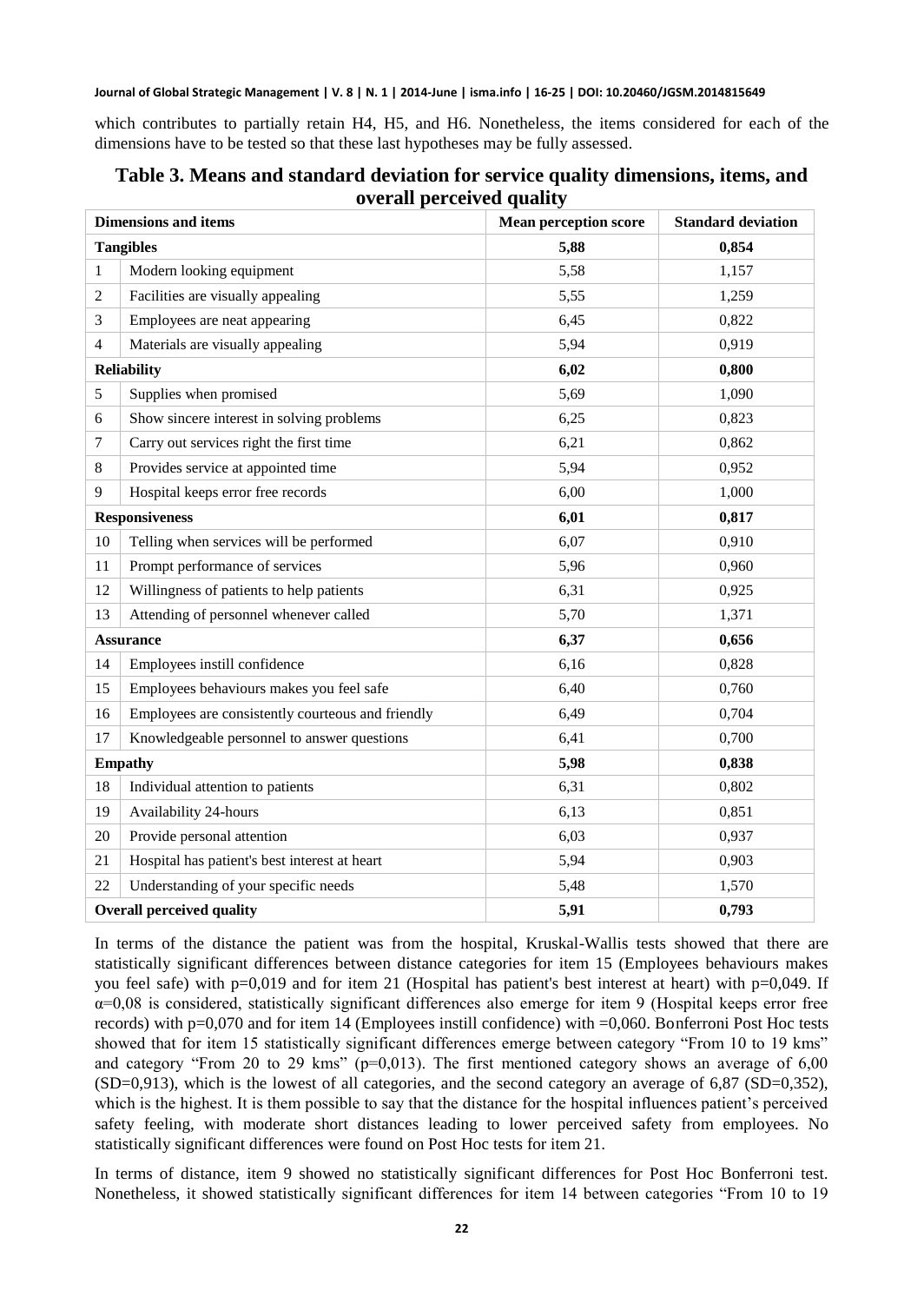kms" and "From 20 to 29 kms" with p=0,043. Once more the former category showed the lowest mean score (5,69, with SD=0,947) and the latter the highest mean score (6,53, with SD=0,516). With the proper limitation (as the significant difference was only possible for  $\alpha=0.08$ ) it is possible to state that instilled confidence from the employees is higher for patients from moderate long distances, which is to say that H4 should be rejected.

Kruskal-Wallis tests showed statistically significant differences based on educational level for item 13 (Attending of personnel whenever called), with p=0,039. Bonferroni Post Hoc test showed that the significant difference emerged between patients from the "Minor degree" category and patients from "More than Minor degree" (p=0,020). In fact, patients from "more than Minor degree" average a score of 4,95 (SD=1,682) on this item, which is the lowest score of all groups, while patients from "Minor degree" score 6,16 (SD=0,898), being the highest score of all groups. It is then possible to say that the null hypothesis of H5 should not be retained, in fact it should be rejected. It is then possible to state that patients with higher educational level tend to be more demanding in terms of the time they wait for the nurse or staff person when they call for help.

Similar approach was used to test each of the 22 items in terms of the independent variable age and no item showed statistically significant differences between the groups, therefore the null hypothesis of H6 will be retained.

### **CONCLUSIONS**

This research was performed on an obstetrics department of a hospital for the assessment of perceived quality of the service provided to women when they deliver their babies. Findings showed that the Servperf instrument is a reliable one to monitor the perceived service quality of this specific service.

H1, H2, and H3 from the conceptual model were retain, which is to say that the distance the patient has to cover to reach the hospital, her educational level and her age do not influence the overall perceived quality of the service provided at the analyzed obstetrics department. H6 was also retain, which translates that the age of the patient does not influence the perceived service quality at each of the quality dimensions nor on each of the items that are part of those dimensions.

Findings showed that there are differences between the scores on each dimension, which did not allow supporting P1. These findings are in line with Zarei, Arab, Froushani, Rashidian and Tabatabaei's (2012). It was found that the distance the patients have to cover to reach the hospital influence the perceived quality of the service provided at the analyzed obstetrics department. This influence can be identified in terms of the safety feeling patients experience and the confidence service providers instill on them.

Therefore H4 was rejected. Findings also showed that the educational level of the patient influences perceived service quality but only in terms of the patients being served whenever that call for help. Nonetheless, H5 was rejected. The need to focus on Empathy highlighted by the former finding is in line with Altuntas, Dereli and Yilmaz's (2012) findings.

From the findings it is possible to recommend that doctors, nurses and remaining staff should develop a strong relationship with patients to instill confidence and that they should work on their empathy and service assurance skills. These recommendations, if considered, would impact the internal organizational paradigm. Nonetheless, it should also be considered that strengthening the internal organization and therefore, improving the perceived service quality would also contribute to the hospital's market or transactional paradigm as it would be more attractive for patients and, therefore, more competitive.

Findings show some limitations that are relevant mentioning. These emerge from a single hospital and were produced based on a time constraint to collect data for a period of only two months. As a consequence, findings should only be considered in the context of this research and, according to Yin (2009), cannot be generalized to other hospital departments or other hospitals.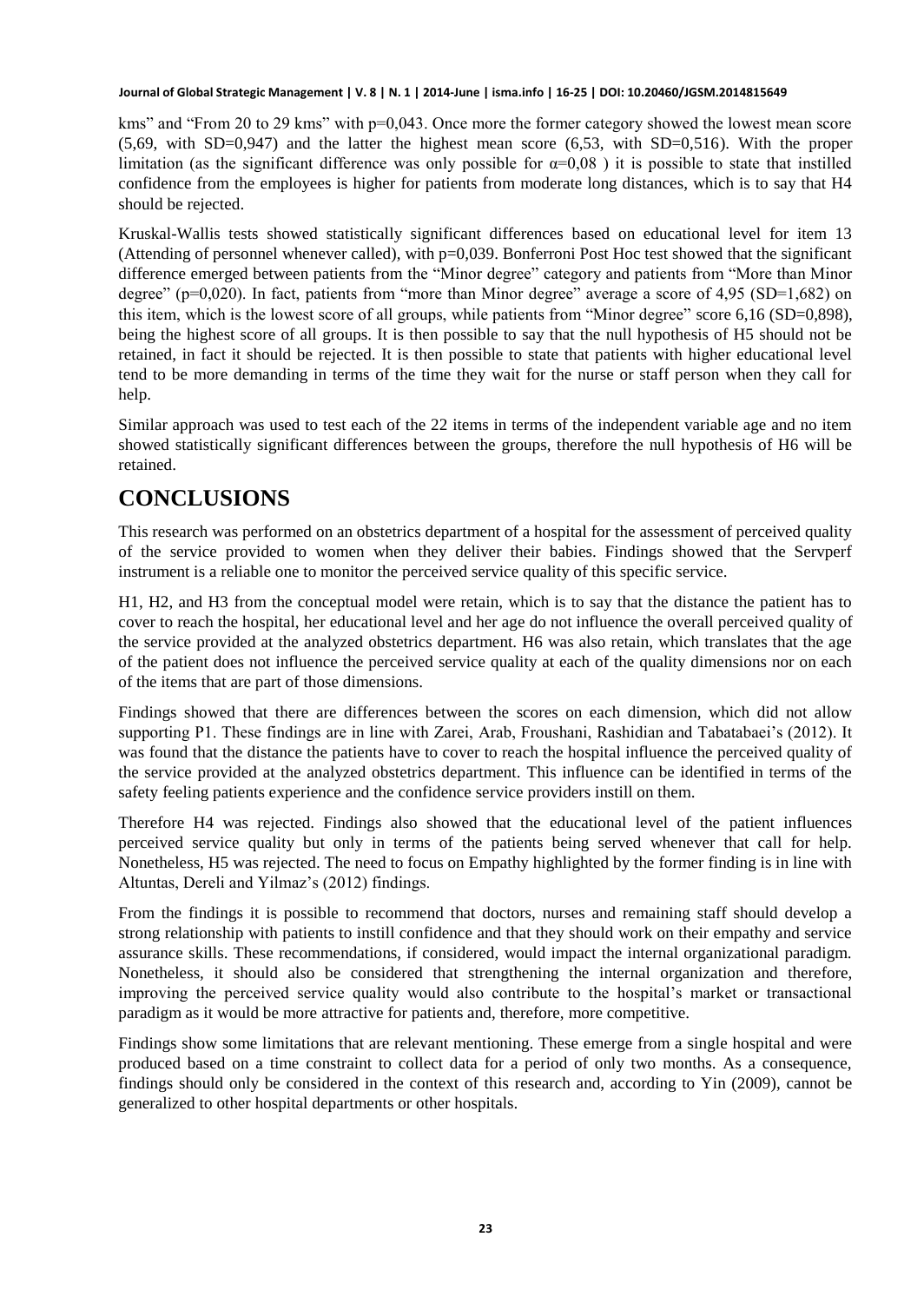#### **REFERENCES**

Akter, S., D'Ambra, J. and Ray, P. (2013), Development and validation of an instrument to measure user perceived service quality of MHealth, Information & Management, 50, pp. 181-195.

Al-Borie, H.M. and Damanhouri, A.M. (2013), Patient's Satisfaction of service quality in Saudi hospitals: a SERVQUAL analysis, International Journal of Health Care Quality Assurance, 26, 1, pp. 20-30.

Altuntas, S., Dereli, T. and Yilmaz, M.K. (2012), Multi-criteria decision making methods based weighted SERVQUAL scales to measure perceived service quality in hospitals: a case study form Turkey, Total Quality Management, 23, 12, pp.1379-1395.

Anderson, E.W., Fornell, C. and Lehmann, D.R. (1994), Customer satisfaction, market share, and profitability: findings from Sweden, Journal of Marketing, 58, 3, pp.53-65.

Babakus, E. and Boller, G.W. (1992), An empirical assessment of the SERVQUAL scale. Journal of Business Research, 24, 3, pp.253-268.

Babakus, E. and Mangold, W.G. (1992), Adapting the SERVQUAL scale to hospital services: an empirical investigation,HSR: Health Services Research, 26, 6, pp.767-782.

Bilisik, O. Erdogan, M., Kaya, I. and Baraçali, H. (2013), A hybrid fuzzy methodology to evaluate customer satisfaction in a public transportation system for Instanbul, Total Quality Management and Business Excellence (in press).

Bouman, M. and van der Wiele, T. (1992), Measuring service quality in the car service industry: building and testing an instrument, International Journal of Service Industry Management, 3, 4, pp.4-16.

Buckley, J. (2003), E-service quality and the public sector, Managing Service Quality, 13, 6, pp.453-462.

Buttle, F. (1996), SERVQUAL: review, critique, research agenda, European Journal of Marketing, 30, 1, pp.8-32.

Carman, J.M. (1990), Consumer perceptions of service quality: an assessment of the SERVQUAL dimensions, Journal of Retailing, 66, 1, pp.33-55.

Chau, V.S. and Kao, Y-Y. (2009), Bridge over troubled water or a long and winding road? Gap-5 in airline service quality performance measures, Managing Service Quality, 19, 1, pp.106-134.

Clow, K. and Vorhies, D. (1993), Building a competitive advantage for service firms, Journal of Services Marketing, 7, 1, pp.22-32.

Cronin, J.J. and Taylor, S.A. (1992), Measuring service quality: a re-examination and extension, Journal of Marketing, 56, 3, pp.55-68.

Croning J.J. and Taylor, S.A. (1994), Servperf versus Servqual: reconciling performed-based and perceptionminus-expectations measurement of service quality, Journal of Marketing, 58, pp.125-131.

Dagger, T.S., Sweeney, J.C and Johnson, L.W. (2007), A hierarchical model of heath service – scale development and investigation of an integrated model, 10, 2, pp.123-142.

Gronroos, C. (1988), Service quality: the six criteria of good perceived service quality, Review of business, 9, 3, pp.10-13.

Gumus, M. and Koleoglu (2002), Factor analysis in service attributes of Canakkale municipality, The TQM Magazine, 14, 6, pp.373-375.

European Commission (2012), EU Transports in Figures – statistical pocketbook 2012, Publications Office of the European Union, Luxembourg.

Isik, O., Tengilimoglu, D. and Akbolat, M. (2011), Measuring health care quality with the Servqual method: a comparison in public and private hospitals, 5, 6, pp.1921-1930.

Johnston, R., Clark, G. and Shulver, M. (2012), Service Operations Management – improving service delivery. Pearson: Essex.